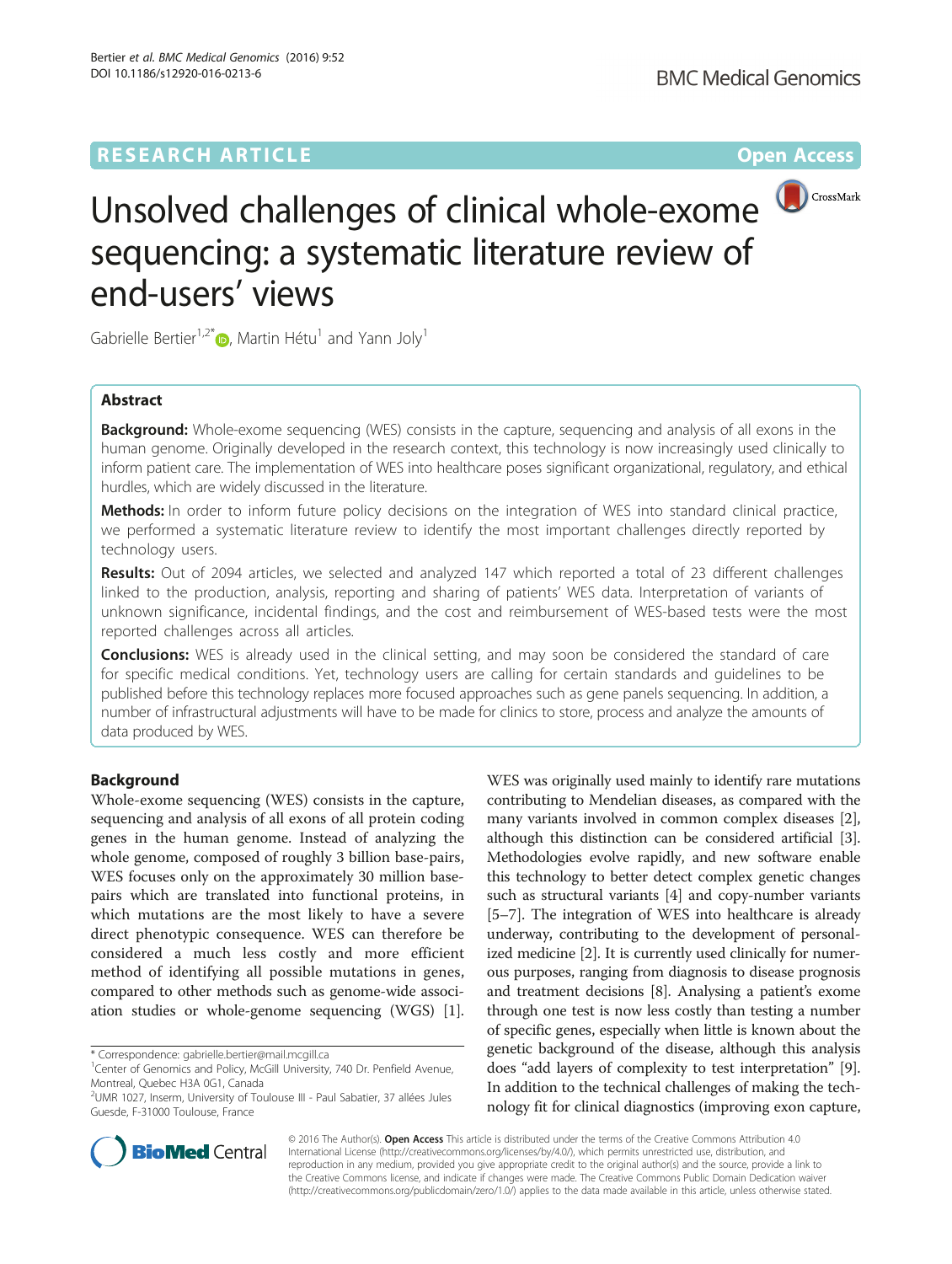sequencing coverage, read length, accurate detection of insertion-deletions, and reduction of false positive and false negative rates), numerous hurdles have to be overcome to use WES in routine healthcare. A number of ethical, legal, social and policy challenges have been extensively discussed in the literature by scientific researchers as well as policymakers and professional societies [\[10](#page-9-0)–[15\]](#page-9-0). Guidelines have been produced to respond to some of these challenges, notably that of reporting incidental findings (IF). The American College of Medical Genetics and Genomics (ACMG) published a policy recommendation on this topic in 2013 [\[16\]](#page-9-0), which has been heavily discussed [[17](#page-9-0)–[20\]](#page-9-0), and updated in 2014 [[21](#page-9-0)]. The European Society of Human Genetics, in turn, published a recommendation in 2015 [\[22\]](#page-9-0). The Canadian College of Medical Geneticists published a position statement in 2015 to frame the "clinical application of genome-wide sequencing for monogenic diseases in Canada" [[23](#page-9-0)]. But in order to design efficient policies aimed at enabling the responsible integration of WES into healthcare, there is the need to systematically identify what the prominent challenges are. To our knowledge no study has yet been published on the implementation hurdles identified directly by scientific researchers and medical doctors (technology users) reporting on the clinical use of WES. With this objective in mind, we designed a systematic review of the literature to identify the most important challenges directly reported by technology users.

#### Methods

Our systematic literature review methodology was adapted from the PRISMA guidelines [[24](#page-9-0)] and the Petticrew and Roberts practical guide [\[25\]](#page-9-0). The completed PRISMA flow diagram and PRISMA checklist, as well as the full articles dataset are available in Additional files [1](#page-9-0), [2](#page-9-0) and [3](#page-9-0).

#### Studies sources

6 databases were searched to identify the most comprehensive list of publications. The last search was performed on March  $31<sup>st</sup>$ , 2015.

- 1. EBSCO host digital archives [http://www.ebscohost.](http://www.ebscohost.com/archives) [com/archives](http://www.ebscohost.com/archives)
- 2. Embase [http://www.elsevier.com/online-tools/](http://www.elsevier.com/online-tools/embase/) [embase/](http://www.elsevier.com/online-tools/embase/)
- 3. NCBI Pubmed [http://www.ncbi.nlm.nih.gov/](http://www.ncbi.nlm.nih.gov/pubmed/) [pubmed/](http://www.ncbi.nlm.nih.gov/pubmed/)
- 4. Science Direct <http://www.sciencedirect.com/>
- 5. Scopus <http://www.scopus.com/>
- 6. Web of Science <http://apps.webofknowledge.com/>

# Choice of keywords

Since our objective was to identify reports published by technology users on the clinical use of WES, we used the following keywords in combination to stringently filter out reports from outside the clinical context: Clinical application, Medical application, Healthcare, Clinical care, Medical care, Clinical practice, Clinical diagnostic, Medical practice.

Therefore, the complete search used was the following:

("exome sequencing" OR "whole-exome sequencing" OR "whole exome sequencing") AND ("clinical application" OR "medical application" OR "healthcare" OR "clinical care" OR "medical care" OR "clinical practice" OR "clinical diagnostic" OR "medical practice").

#### Screening, filtering and selection

We searched for the chosen keywords using the full text of articles and reports without any date or language restrictions. The search resulted in 2275 articles (details available in Table 1). All results were then aggregated in a single Excel file, from which we removed duplicates, resulting in 2094 unique articles.

Further screening was done in two steps:

- First, we screened out results that were not peer reviewed journal articles (such as abstracts from conference oral presentations or posters, blog articles, or conference programs).
- We then removed articles that were not written in English, French or Spanish.

At this point, both GB and MH processed with filtering the articles in parallel, according to the following inclusion and exclusion criteria:

- The articles are written by a technology user, defined as a medical doctor, life science researcher or medical researcher who is directly exposed to the technology in his field of expertise. At this point we excluded articles for which the corresponding author was a researcher in policy or human and social sciences.
- The articles directly address WES. At this point we excluded articles which, for instance, simply referred

| Table 1 Total number of hits by database |  |
|------------------------------------------|--|
|------------------------------------------|--|

| Database searched              | Total hits |
|--------------------------------|------------|
| EBSCO academic search complete | 893        |
| <b>EMBASE</b>                  | 258        |
| <b>NCBI Pubmed</b>             | 123        |
| Science Direct                 | 722        |
| Scopus                         | 160        |
| Web of Science                 | 119        |
| <b>TOTAL</b>                   | 2275       |
| Total unique articles          | 2094       |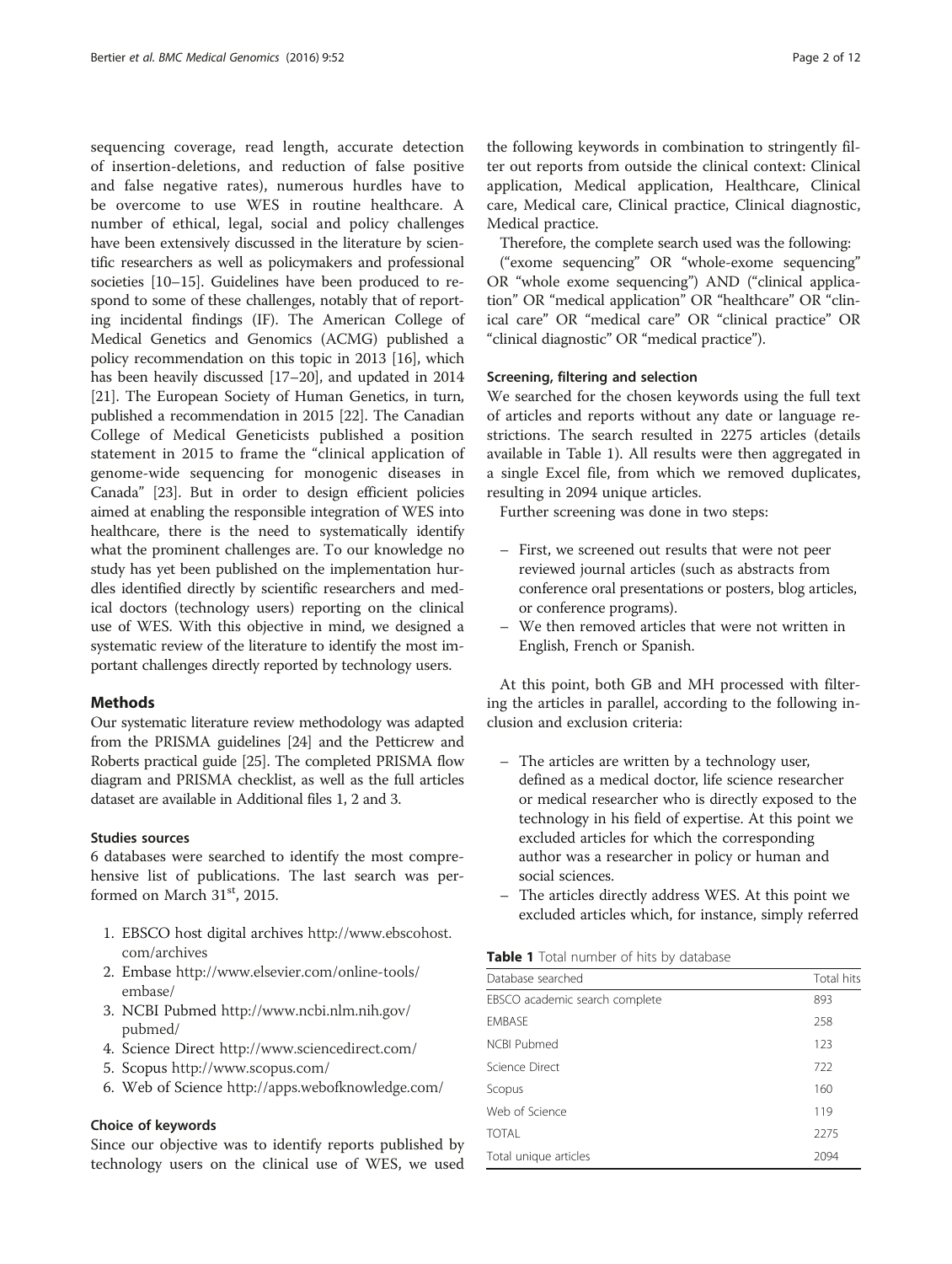to other studies which had used WES. We included articles that talked about other technologies in addition to WES, such as WGS or gene panels.

- The articles discuss the clinical implementation of WES. At this point we excluded articles which only considered WES in the context of basic research or discovery.
- The articles list unsolved implementation challenges. We excluded articles which did not mention any challenge linked to the clinical implementation of WES, which listed challenges already solved, or which described them as easy to solve through measures already partly in place. We also excluded articles which we tagged as 'recommendations' when they consisted of a list of solutions for the clinical implementation of WES and did not describe any challenge or issue as 'unsolved'.

After filtering all articles separately, GB and MH compared their selected articles list, discussed any articles selected only by one of them, and agreed on a final decision for each of those articles. Only 10 % of articles required discussion (182 out of 1792 articles).

The full list of selected articles is available in Additional file [1](#page-9-0). The results of all screening and filtering steps are described in Table 2.

#### Coding

Since our objective was to be as comprehensive and unbiased as possible in the identification of unsolved challenges relevant to technology users, the coding of articles was done through inductive content analysis [[26, 27](#page-10-0)]. An initial list of challenges was generated by GB on the basis of an analysis of 30 articles selected at random (20 % of all selected articles). These challenges were then discussed and adjusted by all co-authors together. Some similar challenges were merged, while others were split into separate challenges. Additional challenges were added both by MH and GB over the course of the analysis if five articles or more were found to refer to any specific challenge. For the data analysis, we decided to

|  |  | Table 2 Screening and filtering process |  |
|--|--|-----------------------------------------|--|
|--|--|-----------------------------------------|--|

|                                       | Total | Removed |
|---------------------------------------|-------|---------|
| <b>Total Articles</b>                 | 2275  |         |
| Screening                             |       |         |
| Removing duplicates                   | 2094  | 181     |
| Peer reviewed journal articles        | 1810  | 284     |
| Written in English, French or Spanish | 1805  | 5       |
| Accessible                            | 1792  | 13      |
| Filtering                             |       |         |
| Included                              | 147   | 1645    |

group challenges along a typical 'timeline' ranging from data production, to analysis, reporting and finally sharing.

# Results

# Studies scope Publication dates

The first articles selected were published in 2010, which is consistent with the appearance of WES technology in the scientific literature. 3 articles (2 %) were published in 2010, 13 (9 %) in 2011, 31 (21 %) in 2012, 42 (29 %) in 2013, and 46 (31 %) in 2014 and 12 (8 %) in the first trimester of 2015, when we performed the search.

# Whole-exome sequencing/Next-generation sequencing/ High-throughput sequencing

Among the selected articles, only 48 (34 %) focused exclusively on WES. The other 94 articles either discussed challenges linked to other technologies such as WGS or large gene panels, or discussed challenges linked to Next-Generation Sequencing or High Throughput Sequencing (including WES and other technologies) in general.

#### Article types

A graph representing all article types is available in Fig. 1. Of the selected 147 articles, the vast majority (106, 72 %) are review articles in which the authors do not report directly on the way they personally use WES, but rather review the current body of evidence about a certain aspect of the technology. The majority of review articles (66, 62 % of reviews) describe the impact of WES on a specific disease or disease group, and 5 (5 % of reviews) generally discuss its use in the diagnosis of various diseases, whereas 25 (23 % of reviews) review the



Fig. 1 Selected articles types. Review: the authors do not report directly on the way they personally use WES, but rather review the current body of evidence about a certain aspect of the technology. Application: authors report on the application of WES on a specific patient, family, or a larger group of patients in a healthcare service. Data analysis: authors focus on challenges linked with WES data processing, analysis and interpretation. Efficiency: authors compare the efficiency of WES compared to other techniques, such as gene or gene panels sequencing. Report: authors report on the use of a technology other than WES, and explain this choice by identifying challenges with WES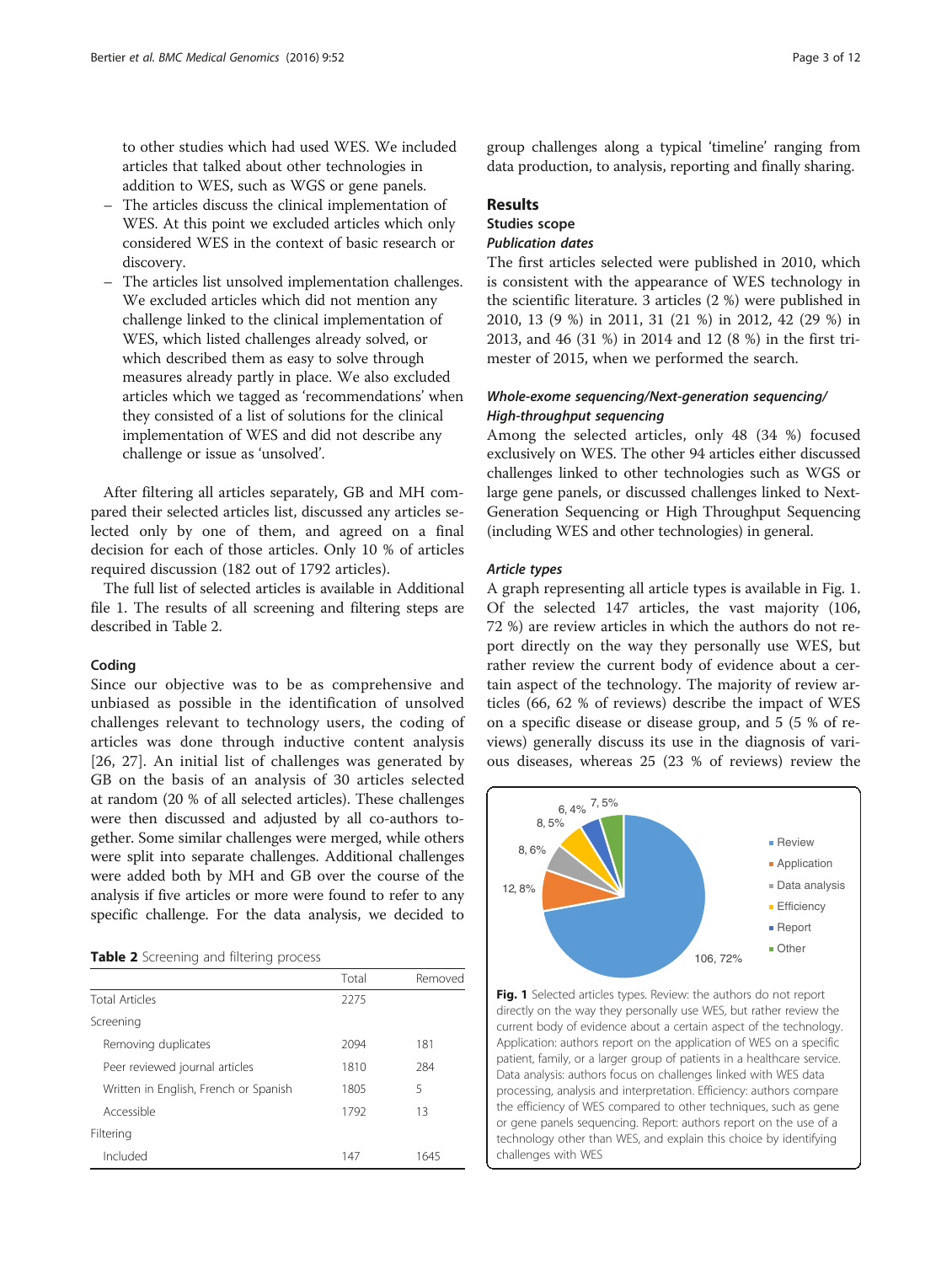technology in general, including both its research and clinical applications. 6 articles (6 % of reviews) describe how the technology may impact a specific medical field, such as nursing [\[28](#page-10-0)] or pathology [\[29](#page-10-0)] while 4 (4 % of reviews) focus on pharmacogenomic applications. 12 articles (8,2 %) report directly on applications of the technology for a specific patient [[30](#page-10-0), [31](#page-10-0)], a family [\[32\]](#page-10-0), a selected group of patients [[33](#page-10-0)–[35](#page-10-0)], or on a larger scale for a particular healthcare service [\[36](#page-10-0)–[41\]](#page-10-0). 8 articles (5.4 %) discuss the efficiency of WES compared to other techniques, such as gene panels or WGS. 6 articles (4 %) report on the use of a technology other than WES, and explain this choice by identifying challenges with WES. Finally, 8 articles (5,4 %) focus on challenges linked with WES data processing, analysis and interpretation.

# Disease focus

Our first observation was that the articles selected cover an extremely wide range of diseases, from cancer (26, 29 %) to rare diseases (24, 16.3 %) to common disorders such as intellectual disability and developmental delay (6, 4 %). 14 (9.5 %) articles focus on a diversity of heart diseases, 13 (14 %) on neurological diseases, and 3 (2 %) respectively on blood, muscle, and kidney disorders. It is a particularly challenging task to group the diseases addressed by our selection of articles in relevant categories for three main reasons. Firstly, those categories may partly overlap: for instance, cancer in children is considered to be a rare disease. Secondly, a number of articles (9, 6 %) focus generally on genetic or inherited disorders, which may or may not be rare diseases. Thirdly, some articles cover many possible diseases – such as cancer [[42, 43\]](#page-10-0) or rare diseases [[44, 45\]](#page-10-0) in general - while others focus specifically on one disease [[46](#page-10-0)–[48](#page-10-0)]. A significant number of articles (42, 29 %) did not focus on any

diseases in particular, but addressed the impact of WES on all clinical contexts.

#### **Country**

We noted the country of the institution of corresponding authors of all selected articles. A total of 19 countries were represented. The majority of articles (92, 62 %) we selected were written in the USA. 25 (17 %) were written in Continental Europe (excluding the UK, which represented an additional 13 articles). The complete distribution of articles per country is represented in Fig. 2.

#### Number of challenges covered

On average, the 147 selected articles covered 8 of the identified challenges. The majority of articles (90, 61.2 %) covered from 1 to 5 challenges. 47 articles (32 %) covered between 6 and 10 challenges, and only 10 articles (6.8 %) covered more than 10 challenges. This steadily decreasing distribution shows the importance of the systematic review methodology in identifying all challenges linked to the clinical implementation of WES as identified by technology users. This distribution is displayed in Fig. [3](#page-4-0).

#### Unsolved challenges identified

From the original 147 studies, we identified 23 unsolved challenges. These were divided into 4 categories, following the 'samples and data trajectory', of production, analysis, reporting and sharing.

Table [3](#page-5-0) briefly describes the challenges found in all articles. Figure [4](#page-6-0) displays the total number of articles covering each challenge. The unsolved challenges reported by technology users are extremely diverse, ranging from very specific challenges, such as the inclusion of WES results in patients electronic health records, to much broader ones, such as the challenges of

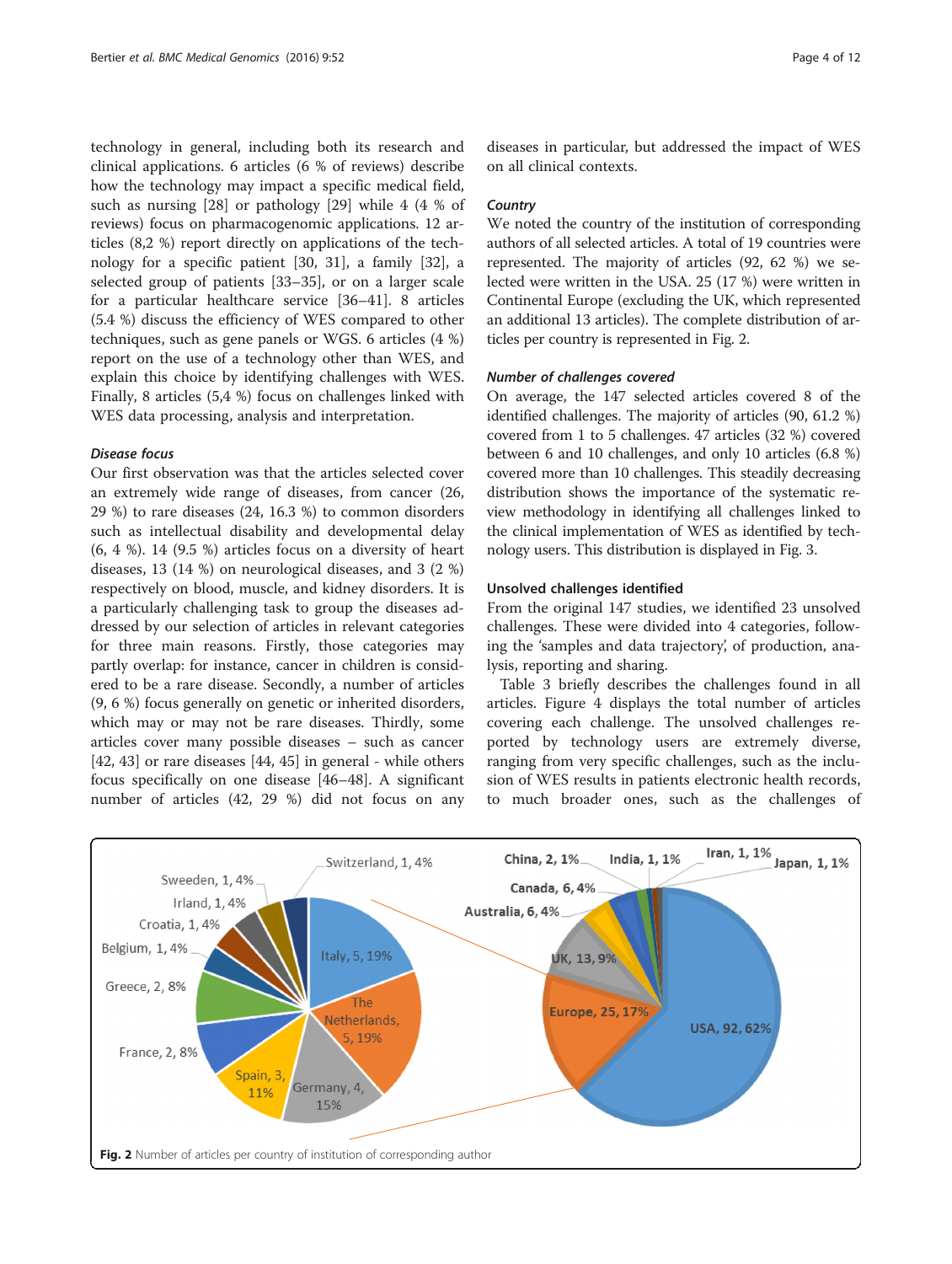<span id="page-4-0"></span>

communicating results with patients and their families and managing their expectations. Three challenges (henceforth referred to as major challenges) were reported by more than 70 (47,6 %) articles:

- the interpretation of variants and variants of unknown significance (VUS) was reported by 92 (62.6 %) articles
- challenges linked to incidental findings were reported by 79 (53.7 %) articles
- the cost of WES and reimbursement of the test by the healthcare system was reported by 72 (49 %) articles.

The following sections provide an overview of the terms in which these three challenges are described in the selected articles.

# Data analysis challenge: variants of unknown/uncertain significance (VUS)

The most important challenge mentioned by the selected articles was that of the lack of standards and the complexity of variants interpretation, along with the high risk of finding VUS, which Sutton et al., 2012 consider a 'plague' to the field of clinical WES [[49](#page-10-0)]. Unlike targeted single gene or gene panel sequencing assays, WES usually generates a long list of mutations, a large number of which have no known significance. VUS are reported to represent the majority of variants identified by next-generation sequencing (NGS) technologies such as WES [[38, 50\]](#page-10-0), although much fewer VUS are found in WES than in WGS [\[51](#page-10-0)]. It is unsurprising that VUS is the most consistently reported challenge, as it lies at the heart of a network of connected challenges. The assessment of VUS' pathogenicity is a long, complex and expensive research process [[52\]](#page-10-0), which requires the collaborative intervention of different highly trained specialists [\[53\]](#page-10-0) including bioinformaticians, biologists and clinicians [\[54](#page-10-0)]. This need for interdisciplinary collaboration, along with the way WES testing may challenge existing professional roles in the clinic, was reported as

a challenge by 50 (34 %) articles. To interpret variants, these specialists rely on bioinformatics analysis pipelines made of imperfect algorithms [\[36](#page-10-0), [37](#page-10-0), [42, 55\]](#page-10-0), referring to imperfect databases [[44, 50](#page-10-0), [56, 57\]](#page-10-0). The need to develop more efficient and standardised bioinformatics tools to filter, analyze and interpret WES variants was reported as a challenge by 44 (29.29 %) articles. The need to share NGS results and to develop more complete, less biased databases containing fewer false positive and false negative variant-phenotype associations was identified as a challenge in 40 (27.2 %) articles. As described by Jongbloed et al., [\[58](#page-10-0)], the "only reasonable way to deal with [the ascertainment of VUS] is to pursue maximum data dissemination in the scientific community", who could accelerate the analysis of VUS by creating and sharing access to large scale databases gathering sequencing results from as many studies as possible. Certainly, the more sequencing results are shared, the less likely it is that variants identified in patients will never have been reported before. This vision is also shared by Xue et al. [[50\]](#page-10-0), who assert that "With more individuals from different ethnic groups sequenced through NGS, more rare variants will inevitably be revealed", and by Lin et al. [\[59](#page-10-0)]: "Sifting through the millions of variants in an individual's genome for the pathogenic mutation seems to be the most urgent task at hand. The creation of dedicated databases specifically for the purpose of clinical interpretation based on NGS results from a large number of normal controls and diagnosed patients will significantly help this endeavor". Considering the current uncertainty involved in interpreting VUS, they can represent a heavy burden [\[60\]](#page-10-0) if reported to a patient's genetic counsellor or physician. Having access to this information may force clinicians to make a 'judgment call' [\[61](#page-10-0)] in trying to interpret VUS, and potentially report them to patients, which risks causing them unnecessary anxiety [[62](#page-10-0)]. This dilemma is particularly prevalent in screening for mutations contributing to the genetic background of rare diseases. Indeed, some genes are only found to be mutated in 1 or 2 families in the world. It is therefore very difficult to estimate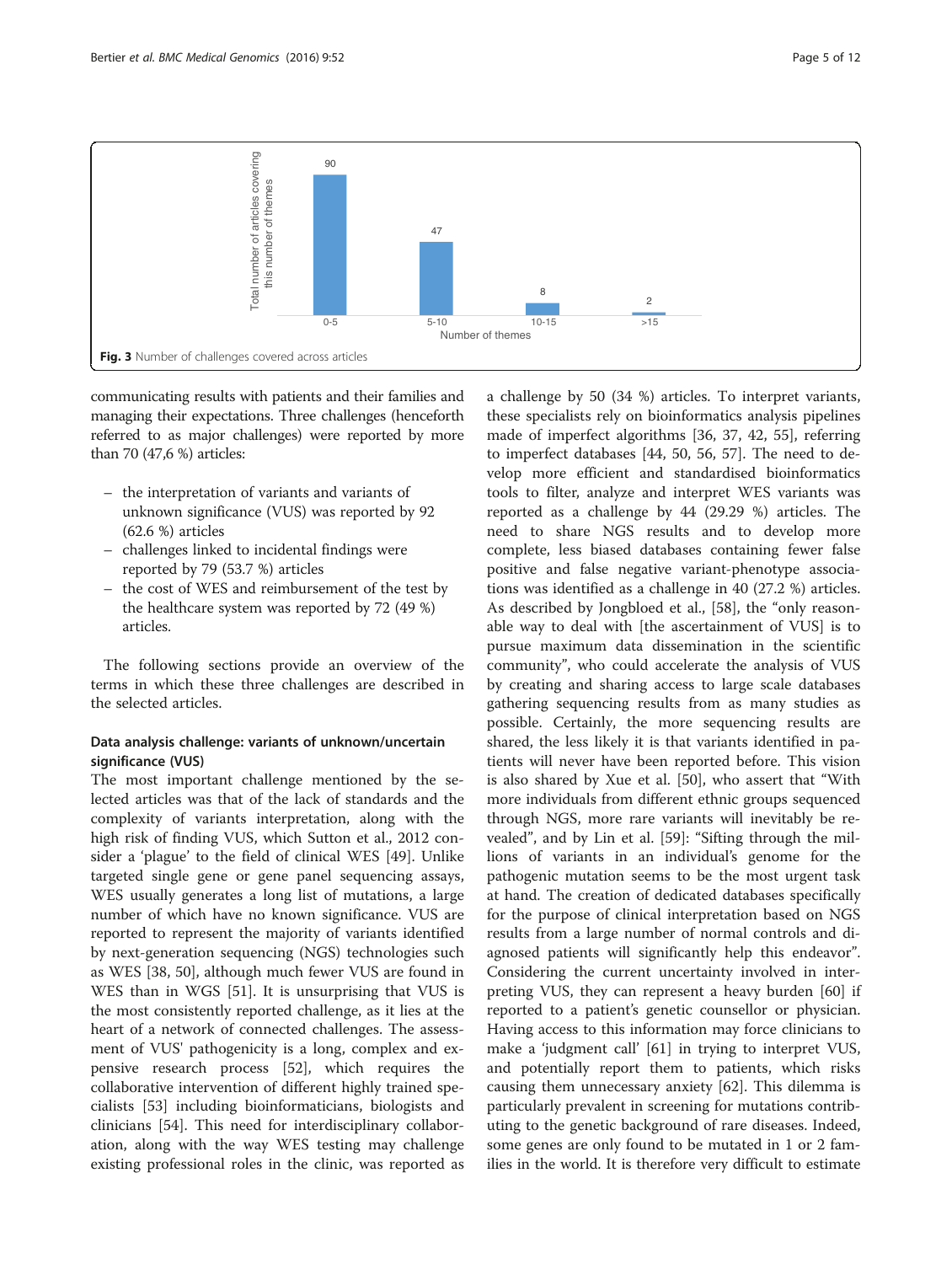<span id="page-5-0"></span>Table 3 Description of challenges identified

| Category        | Challenge                                   | Description                                                                                                                                                                                                                                                                                                                                                                                           |
|-----------------|---------------------------------------------|-------------------------------------------------------------------------------------------------------------------------------------------------------------------------------------------------------------------------------------------------------------------------------------------------------------------------------------------------------------------------------------------------------|
| Data production | Patient selection                           | It is difficult to determine which patients would receive a clear clinical advantage from WES.                                                                                                                                                                                                                                                                                                        |
|                 | First tier test                             | It may not be clear whether WES should be used as a first tier test, or as a second tier test<br>after the failure of more selective genetic testing such as gene(s) or gene panel(s) testing.                                                                                                                                                                                                        |
|                 | Clinicians buy-in                           | Some clinicians are not willing to order WES testing, sometimes because of lack of trust in<br>the technique. This can be an important barrier to clinical implementation of WES.                                                                                                                                                                                                                     |
|                 | Sequencing facility                         | Decisions will have to be made about whether sequencing should be done in each<br>laboratory offering the test, or if laboratories should order it from centralized sequencing<br>facilities.                                                                                                                                                                                                         |
|                 | Turnaround time                             | WES results can sometimes take longer to obtain than more targeted tests, which may<br>challenge their implementation in a clinically relevant timeframe.                                                                                                                                                                                                                                             |
|                 | Data storage                                | WES data requires a large and secure storage space, which may not always be available in a<br>clinical setting.                                                                                                                                                                                                                                                                                       |
|                 | Gene patents                                | In some jurisdictions, patents on the sequence of specific genes may make it difficult to<br>sequence whole exomes without having to pay IP rights.                                                                                                                                                                                                                                                   |
|                 | Cost and reimbursement                      | The cost of WES sequencing and analysis may be too high for some clinical applications.<br>Reimbursement strategies for such tests are yet to be established by private insurers and by<br>the healthcare systems.                                                                                                                                                                                    |
|                 | CLIA/ISO certification                      | WES has yet to be standardized in order to obtain CLIA and ISO certification, in the USA<br>and in Europe respectively. This certification is key for clinical implementation and<br>reimbursement of WES by the healthcare systems.                                                                                                                                                                  |
|                 | Data quality standards                      | There is still no formal agreement on the appropriate quality standards to apply to the<br>technology so that it can be implemented in the clinic.                                                                                                                                                                                                                                                    |
| Data analysis   | <b>Bioinformatics</b>                       | Analysis of WES results relies on a number of bioinformatics tools that have yet to be<br>perfected.                                                                                                                                                                                                                                                                                                  |
|                 | Variant interpretation, VUS                 | WES generates a high number of variants per individual, a large proportion of which are still<br>of unknown significance. The extreme difficulty of interpreting these variants has created a<br>bottleneck in the clinical application of the technology.                                                                                                                                            |
|                 | Databases                                   | To better interpret variants, WES and more generally NGS results need to be broadly<br>shared. More complete and reliable reference databases linking variants to patients'<br>phenotypes need to be developed.                                                                                                                                                                                       |
|                 | Interdisciplinary team                      | The interpretation of variants relies on the collaboration of different professionals, including<br>medical doctors, bioinformaticians, biologists and clinical geneticists. Integration of WES<br>into the clinic may require that we reconsider the definition of new and established<br>professional roles in clinical hospitals.                                                                  |
|                 | Incidental findings                         | WES has the potential to generate a high number of incidental findings. These may create<br>anxiety in patients and the need for costly follow-up procedures if reported.                                                                                                                                                                                                                             |
| Reporting       | Data reporting standards (IF)               | There is a pressing need to develop standards on which a large part of the community can<br>agree regarding whether and how to report IF to patients and their families.                                                                                                                                                                                                                              |
|                 | Data reporting standards (VUS)              | There is a pressing need to develop consensus standards on when and how to report VUS<br>to patients and their families.                                                                                                                                                                                                                                                                              |
|                 | Pregnancy termination                       | WES may enable the detection of mutations at a time when pregnancy termination is still<br>possible, which was not possible with prior technologies. This leads to the necessity to<br>develop new policy decisions which take into account the ethical justifications behind<br>offering pregnancy termination options for these conditions.                                                         |
|                 | Education                                   | Increased use of WES in the clinic will mean that a growing number of healthcare<br>professionals will need to interpret these data, and therefore need to be educated in the<br>basics of genetics and genomics. This is not the case today, as very few medical staff<br>currently have genomics knowledge.                                                                                         |
|                 | Communication with patients<br>and families | The amount and complexity of the data produced by WES complicates the task of healthcare<br>professionals who have to report WES results to patients. In specific circumstances, they may<br>also have a duty towards some of their patients' family members. Many more types of results<br>will have to be explained, in longer and therefore more costly pre and post-test counselling<br>sessions. |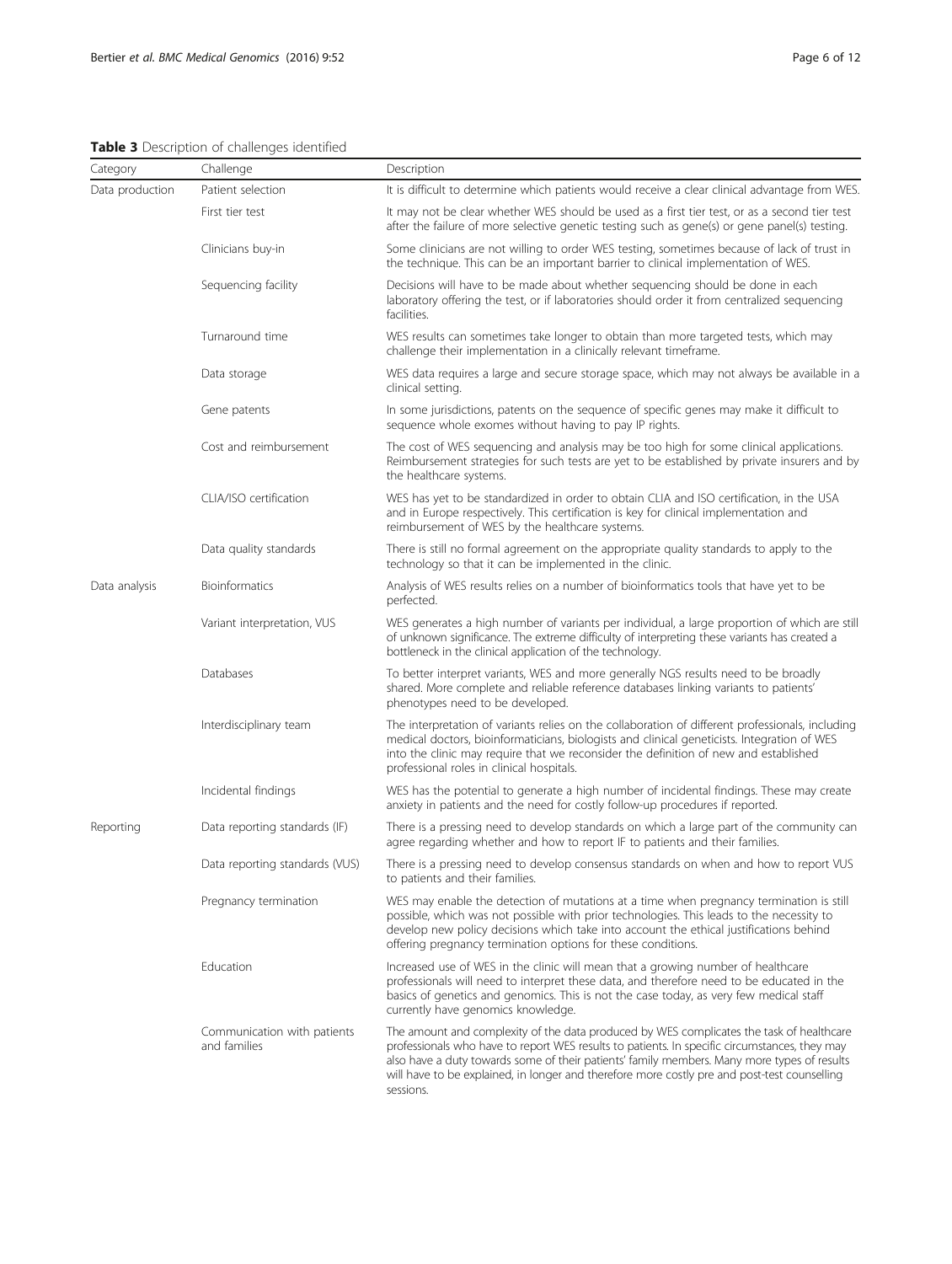<span id="page-6-0"></span>Table 3 Description of challenges identified (Continued)

| Sharing | Data ownership/privacy    | Given that WES data is inherently identifying and provides some information on the present<br>and future health status of the proband and their families, several privacy and ownership<br>questions have to be resolved: Who owns WES data? How should the access and sharing of<br>this data be regulated?                                                                                  |
|---------|---------------------------|-----------------------------------------------------------------------------------------------------------------------------------------------------------------------------------------------------------------------------------------------------------------------------------------------------------------------------------------------------------------------------------------------|
|         | Genetic discrimination    | The possibility for insurers or insurance companies to access WES data may lead to greater<br>discrimination against potential clients or employees based on their genetic background.                                                                                                                                                                                                        |
|         | Electronic health records | The correct interpretation of WES data often relies on accessing a complete description of<br>patients' phenotypic characteristics, which would be greatly facilitated by consulting<br>electronic health records. However, before this can be done public health systems and<br>hospitals will have to decide whether WES results should be added to patients' electronic<br>health records. |

their pathogenicity and their exact impact on patients, which also makes genetic counselling significantly more challenging [[63\]](#page-10-0). According to Rabbani et al. [\[64\]](#page-10-0), this should be carefully addressed in the consent form, and discussed during the consent process. In Need et al. [[35\]](#page-10-0), the decision was taken at the onset of the study to not report any variants of 'uncertain significance' to the patients, regardless of whether or not they were later proven to have significance. In comparison, Ream et al. [[65\]](#page-10-0) performed a pilot study in which the need to explain VUS to the families of 6 pediatric drug-resistant epilepsy patients represented a significant challenge, which led them to conclude that "WES may raise more questions than it answers for some patients".

#### Incidental findings (IF)

The challenge of IF was also consistently mentioned in 92 (53.7 %) of selected articles. IF can be defined as information of clinical relevance which is found during the WES data analysis and which is beyond the scope of the original clinical condition for which the patient was 'prescribed' a WES test. According to Sankaran et al. [[57\]](#page-10-0), the "identification of actionable, IF during genomewide DNA sequencing genetic studies is a major concern of many patients, as well as health care providers", and this can "cause ethical and clinical dilemmas" [\[66](#page-10-0)]. The topic of genomic IF is heavily discussed in the literature, and two recently published reviews [[67, 68\]](#page-10-0) provide strong evidence showing that there is a lack of consensus on how to define, analyze, and report such variants to patients and research participants. Within our selection of articles, for instance, Lyon et al. [\[69\]](#page-10-0) consider the term "IF" to be "misleading". They prefer using the term "secondary findings", which they argue better represents their importance and could help correct the view that such findings do not require significant time and effort

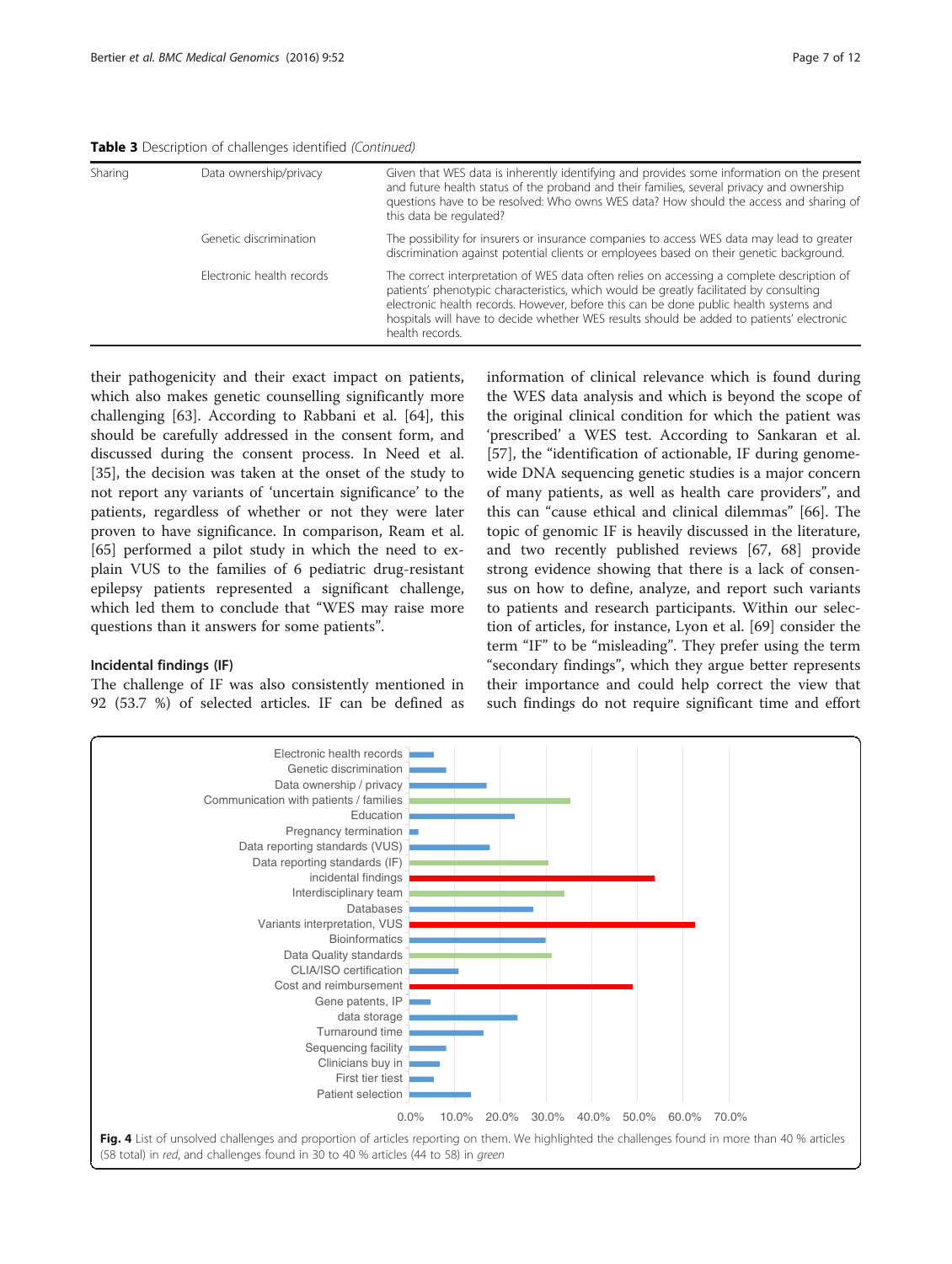to be analyzed, interpreted, and reported. In 2013, Sankaran et al. [[57\]](#page-10-0) stated that there was no consensus on just how frequently they are actually found in NGS data. However, several authors provide different estimates: in 2014, Xue et al. [[50](#page-10-0)] provided references to support the claim that "the rate of reportable IFs can range from 1 to 8.8 %", while Gecz et al. [\[70\]](#page-10-0) argued that they range from 1 to 2 % of patients. Regardless of how often IF are found in practice, they have to be addressed in the patient pre-test counselling process [[51, 71\]](#page-10-0), and this 'intensive genetic counseling' [\[28](#page-10-0)] can be a "main issue" in practice [[40, 72\]](#page-10-0). Incidental findings are viewed as a potential "additional burden" [[65\]](#page-10-0) and source of anxiety for patients and their families [\[62](#page-10-0), [73](#page-10-0), [74](#page-10-0)].

19 out of the 55 articles published since 2013 which mention IF as a challenge (34.5 %) refer to the American College of Medical Genetics and Genomics (ACMG) recommendation on reporting IF [\[16](#page-9-0), [21](#page-9-0)]. This recommendation, which provides a list of 56 genes to be systematically searched for 'actionable variants', has clearly raised "concerns" [\[53\]](#page-10-0) and debate on this topic rather than helping to resolve it. Even after mentioning these recommendations, articles published in 2014 refer to the reporting of IF by clinicians as "currently a subject of intense debate" [\[52\]](#page-10-0), "one of the current, contentious debates" [[73](#page-10-0)], or state that "there remains strong debate" [[56\]](#page-10-0) and an "ongoing discussion on how to best proceed with incidental findings" [[75\]](#page-10-0). Malhotra et al. [[42](#page-10-0)] specifically mention that "the methods of providing [incidental findings] to patients are not entirely clear, although some recommendations have recently been made by the American College of Medical Genetics and Genomics". Even in 2015, this is still considered to be a "current debate" by Goldberg et al. [\[76\]](#page-10-0), and Bender state that the discussion of this topic "will undoubtedly continue" [\[77](#page-11-0)]. This uncertainty on how to define and report IF is described as the justification for using targeted testing over WES and more generally NGS in certain clinical contexts, such as hematology [[46](#page-10-0)] or for heart diseases [\[78](#page-11-0)]. The challenge of IF even leads Lohman et al. [[75](#page-10-0)] to refer to WES and WGS as a"curse" as well as a"blessing".

From 2011 to 2015, we noted a steady increase in the proportion of selected articles discussing the challenge of IF. Indeed, it rose from 46.2 % of articles published in 2011, to 75 % in 2015. This trend is opposed to that of the proportion of articles discussing VUS, as displayed in Fig. 5. Since the total number of selected articles published per year is variable and relatively small, it is difficult to attest the significance of this trend. However, we can make the following hypothesis: as software tools and reference databases have improved, the interpretation of WES variants has become less and less challenging for technology users. On the other hand, the publication of recommendations and guidelines in the USA [\[16](#page-9-0)], Canada [[23\]](#page-9-0) and Europe [[22\]](#page-9-0) has polarized the debate on the challenge of identification, classification and reporting of IF, which may help explain why it was increasingly mentioned in our selection of articles.

#### Cost and reimbursement

The challenge of WES' cost and of test reimbursement is reported in 49 % of articles (72). It includes a number of sub-challenges along the WES data trajectory from production to analysis and interpretation. Although they do not provide much detail, a number of articles published

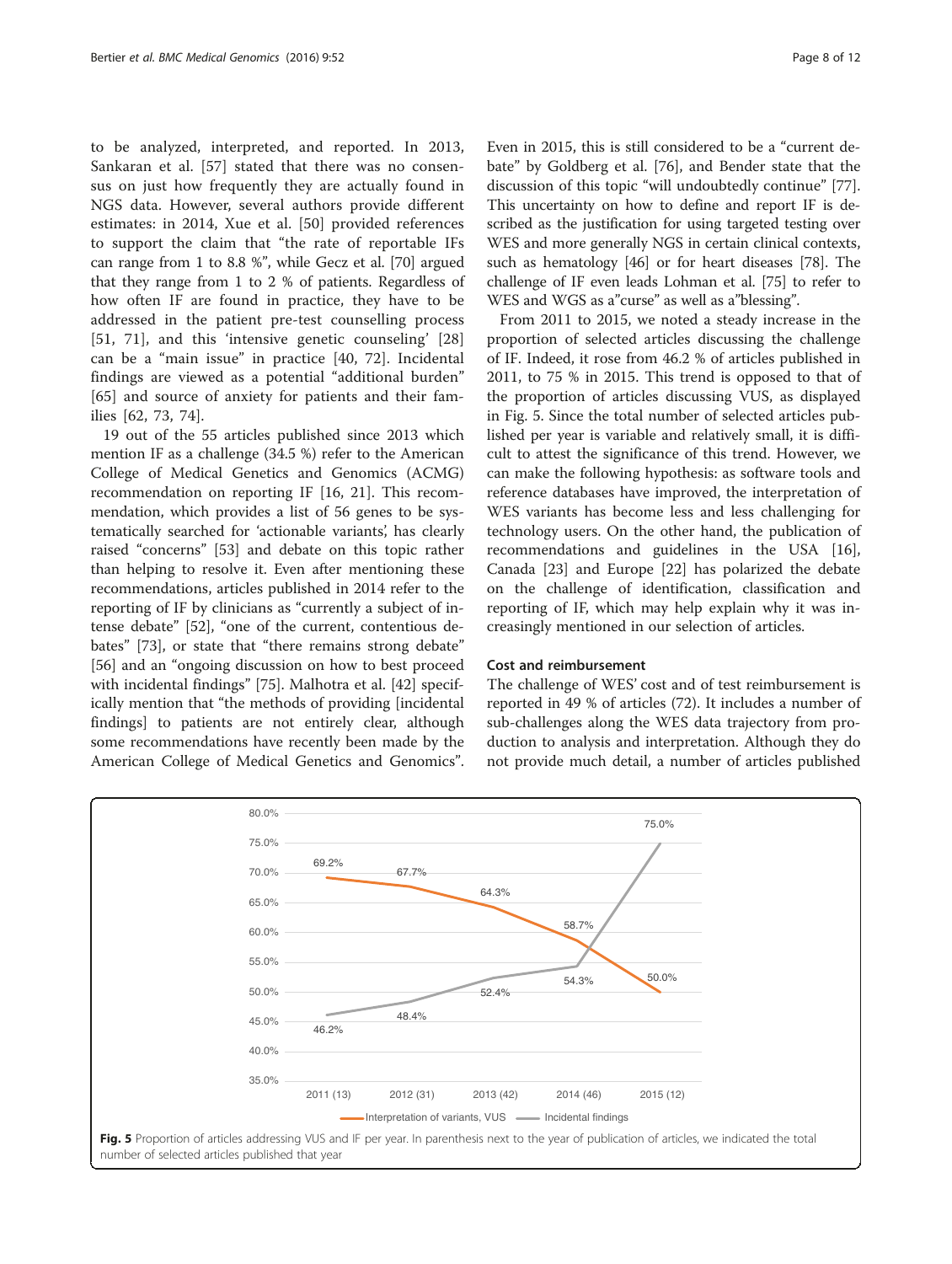in 2014 and 2015 consider that WES is still too expensive to be implemented as a standard of care in different contexts such as epilepsy [\[54](#page-10-0)], acute myeloid leukemia [[52\]](#page-10-0), axonopathies [[79](#page-11-0)], sudden unexplained death [[80](#page-11-0)] and cardiac arrhythmia [[78](#page-11-0)]. Since sequencing costs have fallen drastically over time, it is notable that even in 2014 some authors consider that it is the sequencing itself that is too expensive [\[37,](#page-10-0) [81](#page-11-0)–[83\]](#page-11-0). Other justifications for the high price of these tests mentioned by authors include the cost of data storage [\[84](#page-11-0)] and necessary Sanger validation of WES results [\[50](#page-10-0)]. Data interpretation in general is another reason provided to explain the higher costs of WES compared to more targeted sequencing [\[50,](#page-10-0) [85, 86](#page-11-0)]. Focusing on the possibility of using WES in newborn screening, Beckmann et al. [\[87](#page-11-0)], provide a more detailed assessment of costs which leads them to conclude that "From a cost perspective, generalization of this practice with current procedures would entail a monumental effort that is likely to ruin our social healthcare programs." Those "important social, economic, and human costs" are linked to the increased time clinicians would have to spend interpreting and reporting WES results to patients and families.

The large-scale application of WES in the clinic will only be possible if it is integrated fully into the healthcare system as a standard of care for certain conditions. This requires a thorough economic evaluation of possible funding sources and strategies to reimburse this sort of analysis. According to many articles from the USA, UK and Germany published after 2014, cost assessment analysis and economic evaluation studies still have to be performed in order to formally establish the relative cost efficiency of WES compared to other techniques [\[34](#page-10-0), [38, 65, 73](#page-10-0), [75,](#page-10-0) [88, 89\]](#page-11-0). The need for private insurance providers to reimburse these tests is reported as one of the key elements standing in the way of clinical implementation of WES on a larger scale, especially in the USA [\[39, 51,](#page-10-0) [89](#page-11-0)– [91](#page-11-0)]. Not only will the clinical utility [\[62\]](#page-10-0) and cost efficiency of these tests have to be proven, but insurance companies and the public healthcare system will have to organise the administrative infrastructure needed to reimburse those tests, such as by creating 'new billing codes' [[39](#page-10-0), [92\]](#page-11-0).

# **Discussion**

Our methodology carried a number of limitations. The first challenge of our approach is that we tried to identify elements in publications which had a different primary focus. Indeed, we were looking to identify sections describing unsolved implementation challenges in publications focusing on the description of the actual use of WES in a clinical context. This made the task of identifying those sections more difficult, and may have

resulted in failure to identify a number of articles. Indeed, the relevant sections of the selected articles were extremely diverse, ranging from a few words to full titled sections. Another issue which could possibly have led us to miss relevant publications was our choice of search terms. Our keyword combination of ("Clinical application" OR "Medical application" OR "Healthcare" OR "Clinical care" OR "Medical care" OR "Clinical practice" OR "Clinical diagnostic" OR "Medical practice") may have lacked specificity, leading us to overlook relevant articles because of the very high number of hits we obtained. In addition, the process of filtering all 2095 articles was very lengthy. Since the date at which we performed the search, a number of potentially relevant articles have been published. In addition, the regulatory landscape of clinical WES has evolved, with the publication of a number of guidelines and recommendations which will significantly impact this field, notably in Europe [\[93](#page-11-0)], and the USA [[94](#page-11-0)–[97](#page-11-0)]. The speed, efficiency and reproducibility of the data filtering process could be significantly enhanced if this process was partly automated. However, to our knowledge there is no open access software tool that could have performed the search based on keywords and context generation more efficiently than we did. One other limitation lies in the combination of quantitative and qualitative approaches we used to analyze all 23 challenges identified in 147 selected articles. This was a relatively small sample size in which to obtain significant differences between subgroups of articles. On the other hand, it was a high number of articles to analyze thoroughly, which is why we decided to analyze only the challenges that were most reported by authors. We believe this combination of qualitative and quantitative methodologies is key to making informed policy decisions based on the latest body of evidence regarding technologies such as WES.

#### Conclusions

A number of challenges need to be resolved before whole exome sequencing can be implemented as a standard of care in the clinical setting. Through this systematic review of the literature, we could identify as many as 23 of these challenges. The three challenges that were most consistently reported by technology users were that of incidental findings, variants of unknown significance, and the cost of the technology. Although a small number of challenges, notably communication with patients, education of clinicians, and patients' turnaround time, were reported differently in articles focusing on cancer, rare diseases or all diseases, and in articles from different countries, most challenges were discussed similarly across diseases and countries (data not shown). WES is already used in the clinical setting, and may soon be considered the standard of care for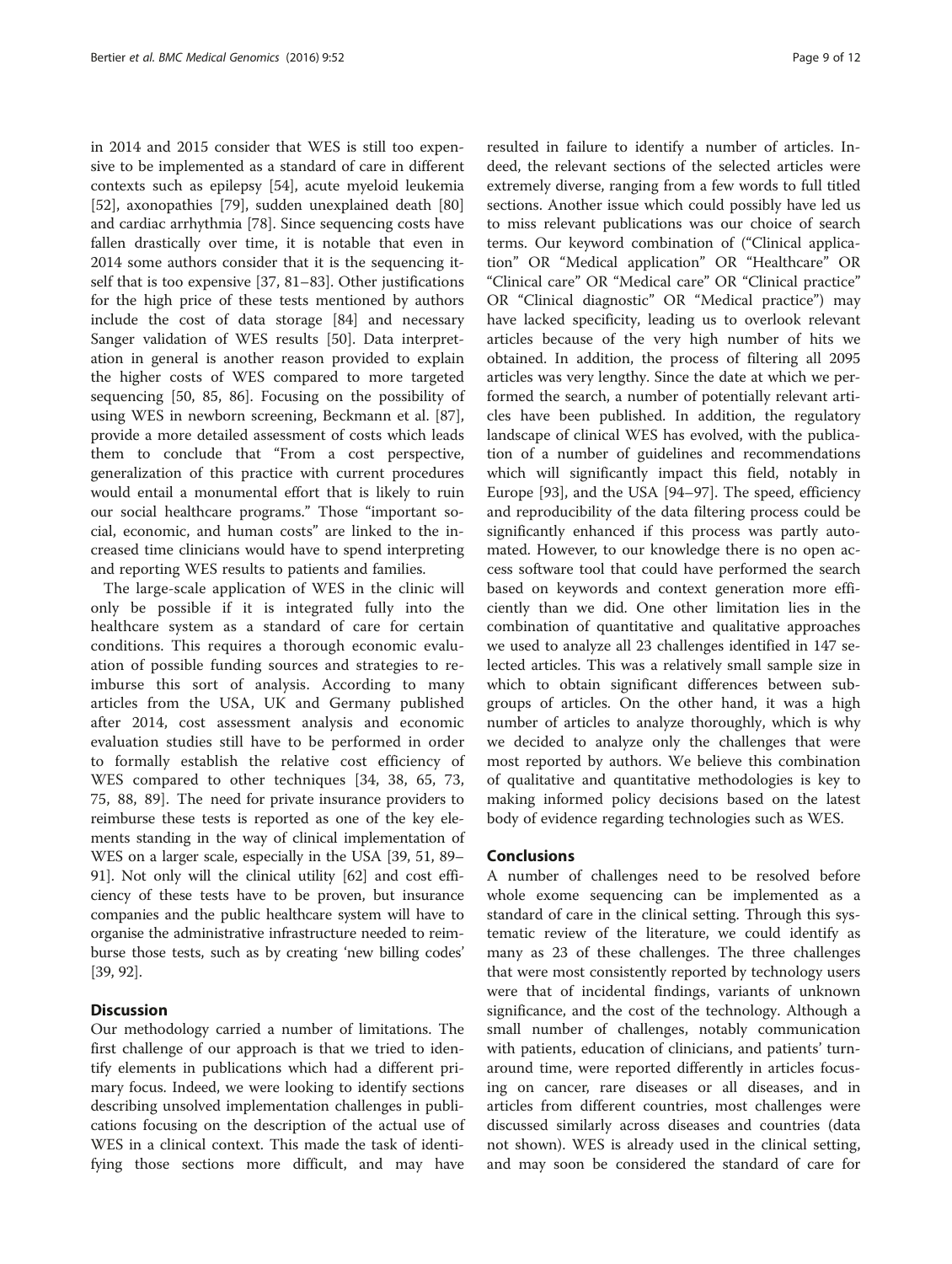<span id="page-9-0"></span>specific medical conditions, most notably for the identification of mutations contributing to rare genetic diseases. Clinics in the USA [\[41](#page-10-0)], France [[98\]](#page-11-0) and the Netherlands [\[99](#page-11-0)] already report promising results from the systematic use of NGS in hundreds of patients. Yet, technology users are calling for certain standards and guidelines to be published before this technology replaces more focused approaches such as gene panels sequencing. In addition, it is clear that a number of infrastructural adjustments will have to be made for clinics to store, process and analyze the amounts of data produced by WES. The interpretation of this data requires specially trained staff, and patients and families must also be adequately prepared to deal with WES test results. Some intermediary solutions may be found, such as the one suggested by Topper et al.: "In the near term, we suggest that many of these technical and ethical challenges may be alleviated by a targeted analysis approach, in which the full exome sequence is generated in patients, but analysis is initially limited to those genes already known to play a role in the presenting disorder" [[60\]](#page-10-0).

# Additional file

[Additional file 1:](dx.doi.org/10.1186/s12920-016-0213-6) PRISMA flow diagram. (DOCX 70 kb)

[Additional file 2:](dx.doi.org/10.1186/s12920-016-0213-6) PRISMA checklist. (DOCX 28 kb)

[Additional file 3:](dx.doi.org/10.1186/s12920-016-0213-6) Full articles dataset. (XLSX 628 kb)

#### Abbreviations

ACMG, The American College of Medical Genetics and Genomics; IF, incidental findings; NGS, next-generation sequencing; VUS, variants of unknown significance; WES, whole-exome

sequencing; WGS, whole-genome sequencing

#### Acknowledgements

We thank Anne Cambon-Thomsen, Bartha Maria Knoppers, David Rosenblatt and Ma'n Zawati for their guidance in developing the study design. We also thank Derek So for his help on the manuscript, and, Simon Papillon-Cavanagh and Sébastien Lamy for their help with the statistical analysis of the data.

#### Authors' contributions

GB conceived the study, designed the search strategy, performed the search and collected all the data, filtered and coded the articles, performed the analysis and wrote the first version of the manuscript. MH filtered and coded the articles, and commented on the manuscript. YJ provided guidance on the design of the study, methodology and analysis. He commented on the manuscript. All authors read and approved the final manuscript.

#### Competing interests

The authors declare that they have no competing interests.

#### Received: 15 February 2016 Accepted: 28 July 2016 Published online: 11 August 2016

#### References

- Kaname T, Yanagi K, Naritomi K. A commentary on the promise of wholeexome sequencing in medical genetics. J Hum Genet. 2014;59:117–8.
- 2. Majewski J, Schwartzentruber J, Lalonde E, Montpetit A, Jabado N. What can exome sequencing do for you? J Med Genet. 2011;48:580–9.
- 3. Lyon GJ, O'Rawe J. Human genetics and clinical aspects of neurodevelopmental disorders. In: Mitchell K, editor. The Genetics of

Neurodevelopmental Disorders. 1st edition. Hoboken: John Wiley & Sons, Inc.; 2015:289–317.

- 4. Hart SN, Sarangi V, Moore R, Baheti S, Bhavsar JD, Couch FJ, Kocher J-PA. SoftSearch: integration of multiple sequence features to identify breakpoints of structural variations. PLoS One. 2013;8:e83356.
- 5. Lonigro RJ, Grasso CS, Robinson DR, Jing X, Wu Y-M, Cao X, Quist MJ, Tomlins SA, Pienta KJ, Chinnaiyan AM. Detection of somatic copy number alterations in cancer using targeted exome capture sequencing. Neoplasia. 2011;13:1019–IN21.
- 6. Liang D, Peng Y, Lv W, Deng L, Zhang Y, Li H, Yang P, Zhang J, Song Z, Xu G, Cram DS, Wu L. Copy number variation sequencing for comprehensive diagnosis of chromosome disease syndromes. J Mol Diagn. 2014;16:519–26.
- 7. Samarakoon PS, Sorte HS, Kristiansen BE, Skodje T, Sheng Y, Tjønnfjord GE, Stadheim B, Stray-Pedersen A, Rødningen OK, Lyle R. Identification of copy number variants from exome sequence data. BMC Genomics. 2014;15:661.
- 8. Sastre L. Exome sequencing: what clinicians need to know. Adv Genomics Genet. 2014;4:15–27.
- 9. Jayadev S, Smith CO, Bird TD. Neurogenetics: five new things. Neurol Clin Pract. 2011;1:41–8.
- 10. Jackson DB, Sood AK. Personalized cancer medicine–advances and socioeconomic challenges. Nat Rev Clin Oncol. 2011;8:735–41.
- 11. Jamal SM, Yu J-H, Chong JX, Dent KM, Conta JH, Tabor HK, Bamshad MJ. Practices and policies of clinical exome sequencing providers: analysis and implications. Am J Med Genet A. 2013;161A:935–50.
- 12. Pokorska-Bocci A, Kroese M, Sagoo GS, Hall A, Burton H. Personalised medicine in the UK: challenges of implementation and impact on healthcare system. Genome Med. 2014;6:28.
- 13. DeVita VT, Eggermont AMM, Hellman S, Kerr DJ. Clinical cancer research: the past, present and the future. Nat Rev Clin Oncol. 2014;11:663–9.
- 14. Johansen Taber KA, Dickinson BD, Wilson M. The promise and challenges of next-generation genome sequencing for clinical care. JAMA Intern Med. 2014;174:275–80.
- 15. McGuire AL, Knoppers BM, Zawati MH, Clayton EW. Can I be sued for that? Liability risk and the disclosure of clinically significant genetic research findings. Genome Res. 2014;24:719–23.
- 16. Green RC, Berg JS, Grody WW, Kalia SS, Korf BR, Martin CL, McGuire AL, Nussbaum RL, O'Daniel JM, Ormond KE, Rehm HL, Watson MS, Williams MS, Biesecker LG. ACMG recommendations for reporting of incidental findings in clinical exome and genome sequencing. Genet Med. 2013;15:565–74.
- 17. Allyse M, Michie M. Not-so-incidental findings: the ACMG recommendations on the reporting of incidental findings in clinical whole genome and whole exome sequencing. Trends Biotechnol. 2013;31:439–41.
- 18. Townsend A, Adam S, Birch PH, Friedman JM. Paternalism and the ACMG recommendations on genomic incidental findings: patients seen but not heard. Genet Med. 2013;15:751–2.
- 19. McCormick JB, Sharp RR, Farrugia G, Lindor NM, Babovic-Vuksanovic D, Borad MJ, Bryce AH, Caselli RJ, Ferber MJ, Johnson KJ, Lazaridis KN, McWilliams RR, Murray JA, Parker AS, Schahl KA, Wieben ED. Genomic medicine and incidental findings: balancing actionability and patient autonomy. Mayo Clin Proc. 2014;89:718–21.
- 20. Vayena E, Tasioulas J. Genetic incidental findings: autonomy regained? Genet Med. 2013;15:868–70.
- 21. ACMG Board of directors. ACMG policy statement: updated recommendations regarding analysis and reporting of secondary findings in clinical genome-scale sequencing. Genet Med. 2014;17:68–69.
- 22. Hehir-Kwa JY, Claustres M, Hastings RJ, van Ravenswaaij-Arts C, Christenhusz G, Genuardi M, Melegh B, Cambon-Thomsen A, Patsalis P, Vermeesch J, Cornel MC, Searle B, Palotie A, Capoluongo E, Peterlin B, Estivill X, Robinson PN. Towards a European consensus for reporting incidental findings during clinical NGS testing. Eur J Hum Genet. 2015;23:1601.
- 23. Boycott K, Hartley T, Adam S, Bernier F, Chong K, Fernandez BA, Friedman JM, Geraghty MT, Hume S, Knoppers BM, Laberge A-M, Majewski J, Mendoza-Londono R, Meyn MS, Michaud JL, Nelson TN, Richer J, Sadikovic B, Skidmore DL, Stockley T, Taylor S, van Karnebeek C, Zawati MH, Lauzon J, Armour CM. The clinical application of genome-wide sequencing for monogenic diseases in Canada: Position Statement of the Canadian College of Medical Geneticists. J Med Genet. 2015;52:431–7.
- 24. Knobloch K, Yoon U, Vogt PM. Preferred reporting items for systematic reviews and meta-analyses (PRISMA) statement and publication bias. J Craniomaxillofac Surg. 2011;39:91–2.
- 25. Petticrew M, Roberts H. Systematic reviews in the social sciences: a practical guide. Oxford: Blackwell Publishing; 2006.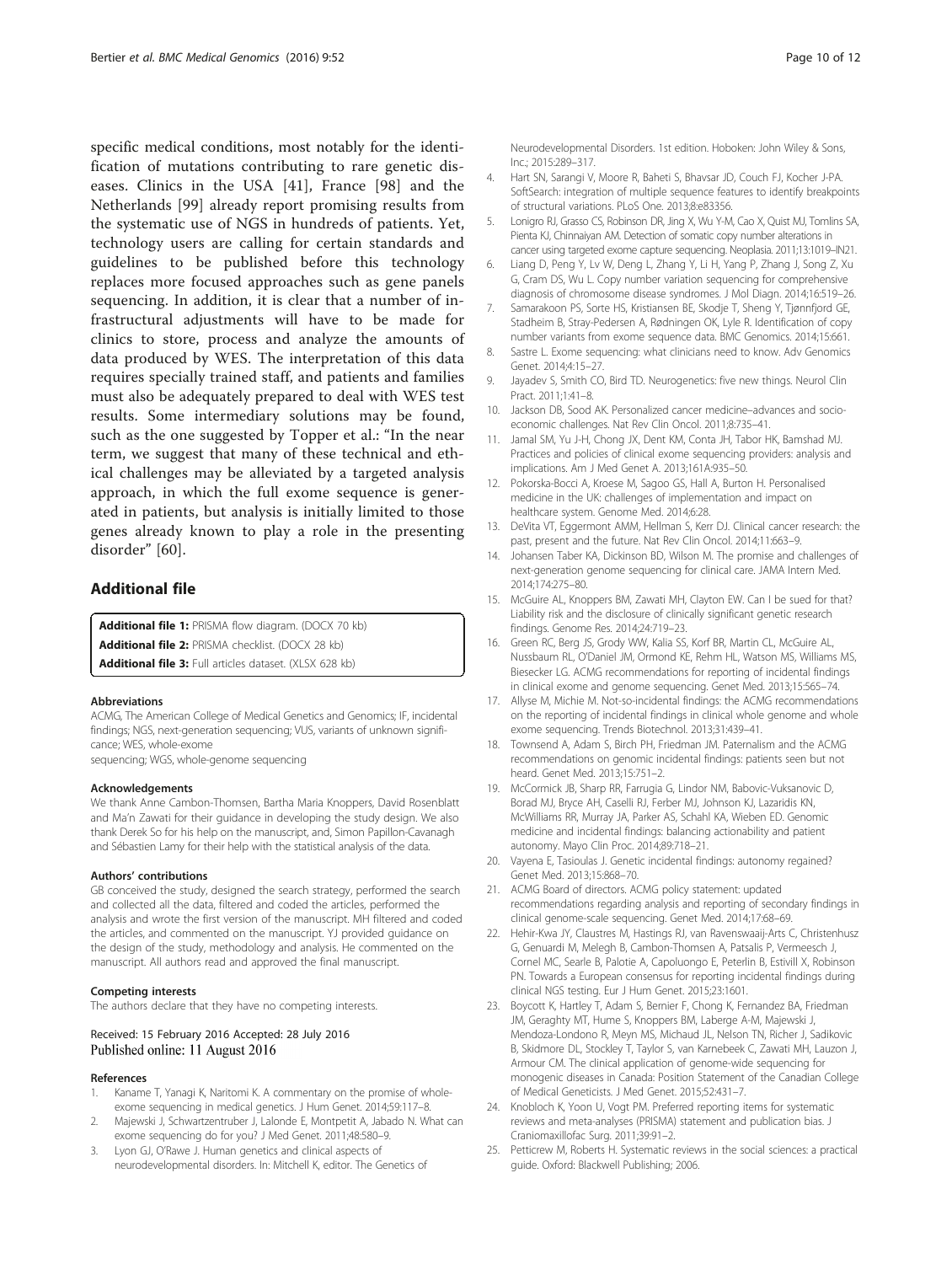- <span id="page-10-0"></span>26. Elo S, Kyngäs H. The qualitative content analysis process. J Adv Nurs. 2008; 62:107–15.
- 27. Downe-Wamboldt B. Content analysis: method, applications, and issues. Health Care Women Int. 1992;13:313–21.
- 28. Vorderstrasse AA, Hammer MJ, Dungan JR. Nursing implications of personalized and precision medicine. Semin Oncol Nurs. 2014;30:130–6.
- 29. Williams ES, Hegde M. Implementing genomic medicine in pathology. Adv Anat Pathol. 2013;20:238–44.
- 30. Merrill SL, Vaidya A, Pyeritz RE. Ethical challenges of the use of whole exome sequencing in the clinic. World J Pediatr Congenit Heart Surg. 2013;4:58–61.
- 31. Mayer AN, Dimmock DP, Arca MJ, Bick DP, Verbsky JW, Worthey EA, Jacob HJ, Margolis DA. A timely arrival for genomic medicine. Genet Med. 2011;13: 195–6.
- 32. Girolami F, Iascone M, Tomberli B, Bardi S, Benelli M, Marseglia G, Pescucci C, Pezzoli L, Sana ME, Basso C, Marziliano N, Merlini PA, Fornaro A, Cecchi F, Torricelli F, Olivotto I. Novel α-actinin 2 variant associated with familial hypertrophic cardiomyopathy and juvenile atrial arrhythmias: a massively parallel sequencing study. Circ Cardiovasc Genet. 2014;7:741–50.
- 33. Takeichi T, Liu L, Fong K, Ozoemena L, McMillan JR, Salam A, Campbell P, Akiyama M, Mellerio JE, McLean WHI, Simpson MA, McGrath JA. Wholeexome sequencing improves mutation detection in a diagnostic epidermolysis bullosa laboratory. Br J Dermatol. 2015;172:94–100.
- 34. Carss KJ, Hillman SC, Parthiban V, McMullan DJ, Maher ER, Kilby MD, Hurles ME. Exome sequencing improves genetic diagnosis of structural fetal abnormalities revealed by ultrasound. Hum Mol Genet. 2014;23:3269–77.
- 35. Need AC, Shashi V, Hitomi Y, Schoch K, Shianna KV, McDonald MT, Meisler MH, Goldstein DB. Clinical application of exome sequencing in undiagnosed genetic conditions. J Med Genet. 2012;49:353–61.
- 36. Coonrod EM, Durtschi JD, Margraf RL, Voelkerding KV. Developing genome and exome sequencing for candidate gene identification in inherited disorders: An integrated technical and bioinformatics approach. Arch Pathol Lab Med. 2013;137:415–33.
- 37. Lacroix L, Boichard A, André F, Soria J-C. Genomes in the clinic: the Gustave Roussy Cancer Center experience. Curr Opin Genet Dev. 2014;24:99–106.
- 38. Levenson D. Whole-exome sequencing emerges as clinical diagnostic tool: Testing method proves useful for diagnosing wide range of genetic disorders. Am J Med Genet Part A. 2014;164:ix–x.
- 39. Lazaridis KN, McAllister TM, Babovic-Vuksanovic D, Beck SA, Borad MJ, Bryce AH, Chanan-Khan AA, Ferber MJ, Fonseca R, Johnson KJ, Klee EW, Lindor NM, McCormick JB, McWilliams RR, Parker AS, Riegert-Johnson DL, Rohrer Vitek CR, Schahl KA, Schultz C, Stewart K, Then GC, Wieben ED, Farrugia G. Implementing individualized medicine into the medical practice. Am J Med Genet C: Semin Med Genet. 2014;166C:15–23.
- 40. van Zelst-Stams WA, Scheffer H, Veltman JA. Clinical exome sequencing in daily practice: 1,000 patients and beyond. Genome Med. 2014;6:2.
- 41. Jacob HJ, Abrams K, Bick DP, Brodie K, Dimmock DP, Farrell M, Geurts J, Harris J, Helbling D, Joers BJ, Kliegman R, Kowalski G, Lazar J, Margolis DA, North P, Northup J, Roquemore-Goins A, Scharer G, Shimoyama M, Strong K, Taylor B, Tsaih S-W, Tschannen MR, Veith RL, Wendt-Andrae J, Wilk B, Worthey EA. Genomics in clinical practice: lessons from the front lines. Sci Transl Med. 2013;5:194cm5.
- 42. Malhotra A, Levine S, Allingham-Hawkins D. Whole exome sequencing for cancer – is there evidence of clinical utility? Adv Genomics Genet. 2014;4:115.
- 43. Chang F, Li MM. Clinical application of amplicon-based next-generation sequencing in cancer. Cancer Genet. 2013;206:413–9.
- 44. Boycott KM, Vanstone MR, Bulman DE, MacKenzie AE. Rare-disease genetics in the era of next-generation sequencing: discovery to translation. Nat Rev Genet. 2013;14:681–91.
- 45. Lee H, Nelson SF. Rethinking clinical practice: clinical implementation of exome sequencing. Per Med. 2012;9:785–7.
- 46. Bacher U, Kohlmann A, Haferlach T. Mutational profiling in patients with MDS: ready for every-day use in the clinic? Best Pract Res Clin Haematol. 2015;28:32–42.
- 47. Arts HH, Knoers NVAM. Current insights into renal ciliopathies: what can genetics teach us? Pediatr Nephrol. 2013;28:863–74.
- 48. Berg JS, Evans JP, Leigh MW, Omran H, Bizon C, Mane K, Knowles MR, Weck KE, Zariwala MA. Next generation massively parallel sequencing of targeted exomes to identify genetic mutations in primary ciliary dyskinesia: implications for application to clinical testing. Genet Med. 2011;13:218–29.
- 49. Sutton ALM, Robin NH. Clinical application of whole exome sequencing: not (yet) ready for primetime. Curr Opin Pediatr. 2012;24:663–4.
- 50. Xue Y, Ankala A, Wilcox WR, Hegde MR. Solving the molecular diagnostic testing conundrum for Mendelian disorders in the era of next-generation sequencing: single-gene, gene panel, or exome/genome sequencing. Genet Med. 2015;17(6):444–51.
- 51. Klein H-G, Hambuch P, Bauer P, Hambuch T. Whole genome sequencing (WGS), whole exome sequencing (WES) and clinical exome sequencing (CES) in patient care. J Lab Med. 2014;38:221–30.
- 52. Graubert T, Stone R. AML genomics for the clinician. Semin Hematol. 2014; 51:322–9.
- 53. Newman WG, Black GC. Delivery of a clinical genomics service. Genes (Basel). 2014;5:1001–17.
- 54. Sisodiya SM. Genetic screening and diagnosis in epilepsy? Curr Opin Neurol. 2015;28:136–42.
- 55. Marian AJ. Sequencing your genome: what does it mean? Methodist Debakey Cardiovasc J. 2014;10:3–6.
- 56. Gillespie RL, Hall G, Black GC. Genetic testing for inherited ocular disease: delivering on the promise at last? Clin Experiment Ophthalmol. 2014;42:65–77.
- 57. Sankaran VG, Gallagher PG. Applications of high-throughput DNA sequencing to benign hematology. Blood. 2013;122:3575–82.
- 58. Jongbloed JD, Pósafalvi A, Kerstjens-Frederikse WS, Sinke RJ, van Tintelen JP. New clinical molecular diagnostic methods for congenital and inherited heart disease. Expert Opin Med Diagn. 2011;5:9–24.
- 59. Lin X, Tang W, Ahmad S, Lu J, Colby CC, Zhu J, Yu Q. Applications of targeted gene capture and next-generation sequencing technologies in studies of human deafness and other genetic disabilities. Hear Res. 2012; 288:67–76.
- 60. Topper S, Ober C, Das S. Exome sequencing and the genetics of intellectual disability. Clin Genet. 2011;80:117–26.
- 61. Desai AN, Jere A. Next-generation sequencing: ready for the clinics? Clin Genet. 2012;81:503–10.
- 62. Thomas F, Desmedt C, Aftimos P, Awada A. Impact of tumor sequencing on the use of anticancer drugs. Curr Opin Oncol. 2014;26:347–56.
- 63. Rossor AM, Polke JM, Houlden H, Reilly MM. Clinical implications of genetic advances in Charcot-Marie-Tooth disease. Nat Rev Neurol. 2013;9:562–71.
- 64. Rabbani B, Tekin M, Mahdieh N. The promise of whole-exome sequencing in medical genetics. J Hum Genet. 2014;59:5–15.
- 65. Ream MA, Mikati MA. Clinical utility of genetic testing in pediatric drugresistant epilepsy: a pilot study. Epilepsy Behav. 2014;37:241–8.
- 66. Nigro V, Piluso G. Next generation sequencing (NGS) strategies for the genetic testing of myopathies. Acta Myol. 2012;31:196–200.
- 67. Shkedi-Rafid S, Dheensa S, Crawford G, Fenwick A, Lucassen A. Defining and managing incidental findings in genetic and genomic practice. J Med Genet. 2014;51:715–23.
- 68. Knoppers BM, Zawati MH, Sénécal K. Return of genetic testing results in the era of whole-genome sequencing. Nat Rev Genet. 2015;16:553–9.
- 69. Lyon GJ, Wang K. Identifying disease mutations in genomic medicine settings: current challenges and how to accelerate progress. Genome Med. 2012;4:58.
- 70. Gecz J, Corbett M. Developmental disorders: deciphering exomes on a grand scale. Lancet (London, England). 2015;385:1266–7.
- 71. Zanolli MT, Khetan V, Dotan G, Pizzi L, Levin AV. Should patients with ocular genetic disorders have genetic testing? Curr Opin Ophthalmol. 2014;25:359–65.
- 72. Gallego CJ, Bennette CS, Heagerty P, Comstock B, Horike-Pyne M, Hisama F, Amendola LM, Bennett RL, Dorschner MO, Tarczy-Hornoch P, Grady WM, Fullerton SM, Trinidad SB, Regier DA, Nickerson DA, Burke W, Patrick DL, Jarvik GP, Veenstra DL. Comparative effectiveness of next generation genomic sequencing for disease diagnosis: design of a randomized controlled trial in patients with colorectal cancer/polyposis syndromes. Contemp Clin Trials. 2014;39:1–8.
- 73. Jiang Y-H, Wang Y, Xiu X, Choy KW, Pursley AN, Cheung SW. Genetic diagnosis of autism spectrum disorders: the opportunity and challenge in the genomics era. Crit Rev Clin Lab Sci. 2014;51:249–62.
- 74. Gibson J, Young S, Leng B, Zreik R, Rao A. Molecular diagnostic testing of cytology specimens: current applications and future considerations. J Am Soc Cytopathol. 2014;3:280–94.
- 75. Lohmann K, Klein C. Next generation sequencing and the future of genetic diagnosis. Neurotherapeutics. 2014;11:699–707.
- 76. Goldberg A, Curtis CL, Kleim JA. Linking genes to neurological clinical practice: the genomic basis for neurorehabilitation. J Neurol Phys Ther. 2015;39:52–61.